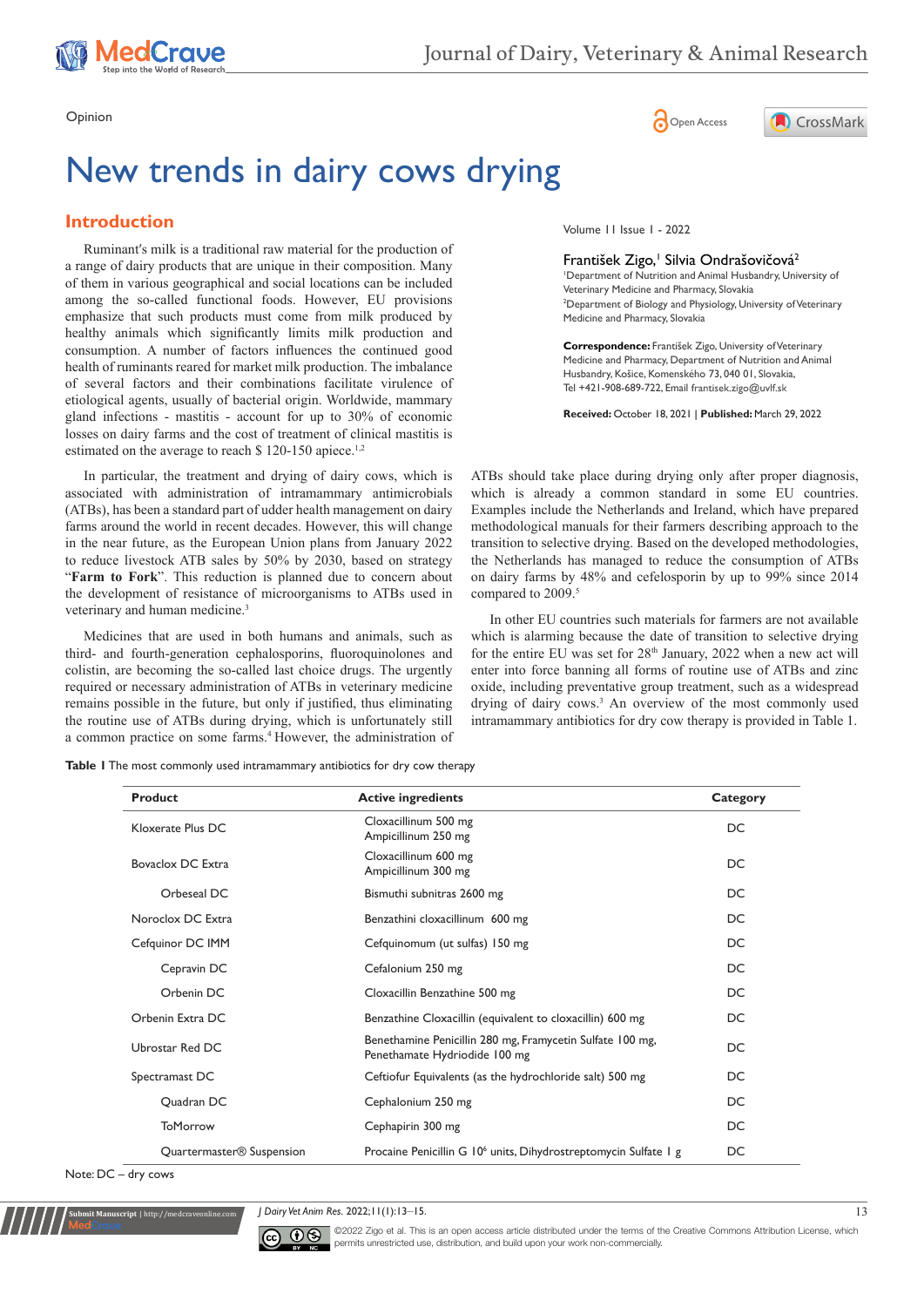## **Selective drying of dairy cows**

With the incoming legislation resulting from consumer pressure to reduce antibiotics used in primary milk production, one of the ways how to dry cows is to administer ATBs selectively. For selective administration of long-acting antibiotics only those dairy cows should be selected that have been treated during lactation (mostly with clinical mastitis) or dairy cows showing high percentage of squared bias (PSB) as part of a performance check in the last months before drying. Drying of dairy cows by waxing or keratin plugs (without antibiotics) is recommended in cases when the dairy cow had a low PSB at the last sampling before drying. If the dairy cow has a high PSB in the last control determination before drying, it is more than certain that she has subclinical mastitis and administration of antibiotics before drying is justified.<sup>4</sup>

Under breeding conditions, the selective administration of antibiotics during drying of dairy cows should be made on the basis of history, clinical examination of the udder and evaluation of SCC from the milk utility control. After considering all aspects, breeders classify dairy cows into three categories:

The first category includes dairy cows which did not show any problems with the health of the mammary gland during lactation, the PSB in the sample taken before drying did not exceed 200 x 10<sup>3</sup> in 1 ml and no clinical or subclinical form of mastitis was currently diagnosed. These dairy cows are ideal for drying without administration of antibiotics by using a keratin preparation (it definitely closes the teat canal and prevents entry of pathogenic germs) or by immersing the teats in a protective solution (Figure 1). A perfect sealing of teats prevents pathogens from entering the teat canal. However, the keratin sealant must be applied to each teat under strict hygienic conditions.<sup>6</sup>

- **- The second category** consists of dairy cows with SCC higher than  $200 \times 10^3$  in 1 ml, in which mastitis was recorded during lactation, but currently the mammary gland does not show signs of a clinical form of inflammation. For drying cows, a "Combo" application therapy for the administration of preparations based on antibiotics and keratin seal is effectiveIn this case. A longacting intramammary antibiotic is applied to each quarter in conjunction with a keratin plug or protective solution. The choice of antibiotic for drying should be based on mapping the overall susceptibility of bacteria to the antibiotics used (antibiogram) on the farm as well as on the last examination of milk samples from the particular dairy cow.<sup>7</sup>
- **- The third category** includes dairy cows with current clinical mastitis or chronic mastitis, or dairy cows with non-milked quarters to which it is possible to administer antibiotic preparation. In these dairy cows, the infected quarter must first be treated with intramammary antibiotic for lactating dairy cows with proper milking. Subsequently, the dairy cow should be dried according to the above scheme for the second group. This involves administration of antibiotic intramammary preparation and sealing of teats. Drying of dairy cows with clinical mastitis is very risky, and therefore, in addition to thorough milking, administration of antibiotics and keratin plug also antibiotics are applied parenterally after inspection by a veterinarian. Such dairy cows must be constantly monitored and in case of worsened health they must be milked again.<sup>8</sup>



**Figure 1** Teat sealant application with protective teat dip for cows during dry period.

## **Conclusion**

Observation of welfare rules and maintenance of animal health on dairy farms must remain a priority for all those involved in primary milk production. This requires correct decisions and measures aimed at minimizing the factors that increase the risk of mammary gland inflammation. The date of enforcement of relevant EU provisions is approaching, so it is high time to try new selective drying methodologies which will not only lead to the abandonment of widespread application of ATBs but will also aim to keep mastitis cases to a minimum. Correct selection cows for drying and appropriate drying procedure are very important because the faulty approach can significantly contribute to the increased incidence of mastitis, especially in the peripartum period. The use of ATBs must be based primarily on the results of targeted diagnostics which, by means of anamnestic data, clinical examination, SCC and culture of samples, reveal the health status of the udder and its physiological functions in each dairy cow. In addition to confirming the presence of the

etiological agent it is also important to examine its virulence factors as the primary cause of the majority of most mastitis are pathogens of bacterial origin that are able to penetrate into teat canals from the teat surface.

## **Conflicts of interest**

Authors declare that there are no conflicts of interest.

#### **Acknowledgments**

This work was supported by Slovak grants APVV no. SK‐ PL‐18‐0088, KEGA no. 006UVLF‐4‐2020, and VEGA no. 1‐0529‐19: The effect of environmental agents of mastitis in dairy cows and ewes on the production and degree of oxidative stress.

#### **References**

1. [Cobirka M, Tančin V, Slama P. Epidemiology and Classification of](https://pubmed.ncbi.nlm.nih.gov/33255907/)  Mastitis. *Animals*[. 2020;10:2212.](https://pubmed.ncbi.nlm.nih.gov/33255907/)